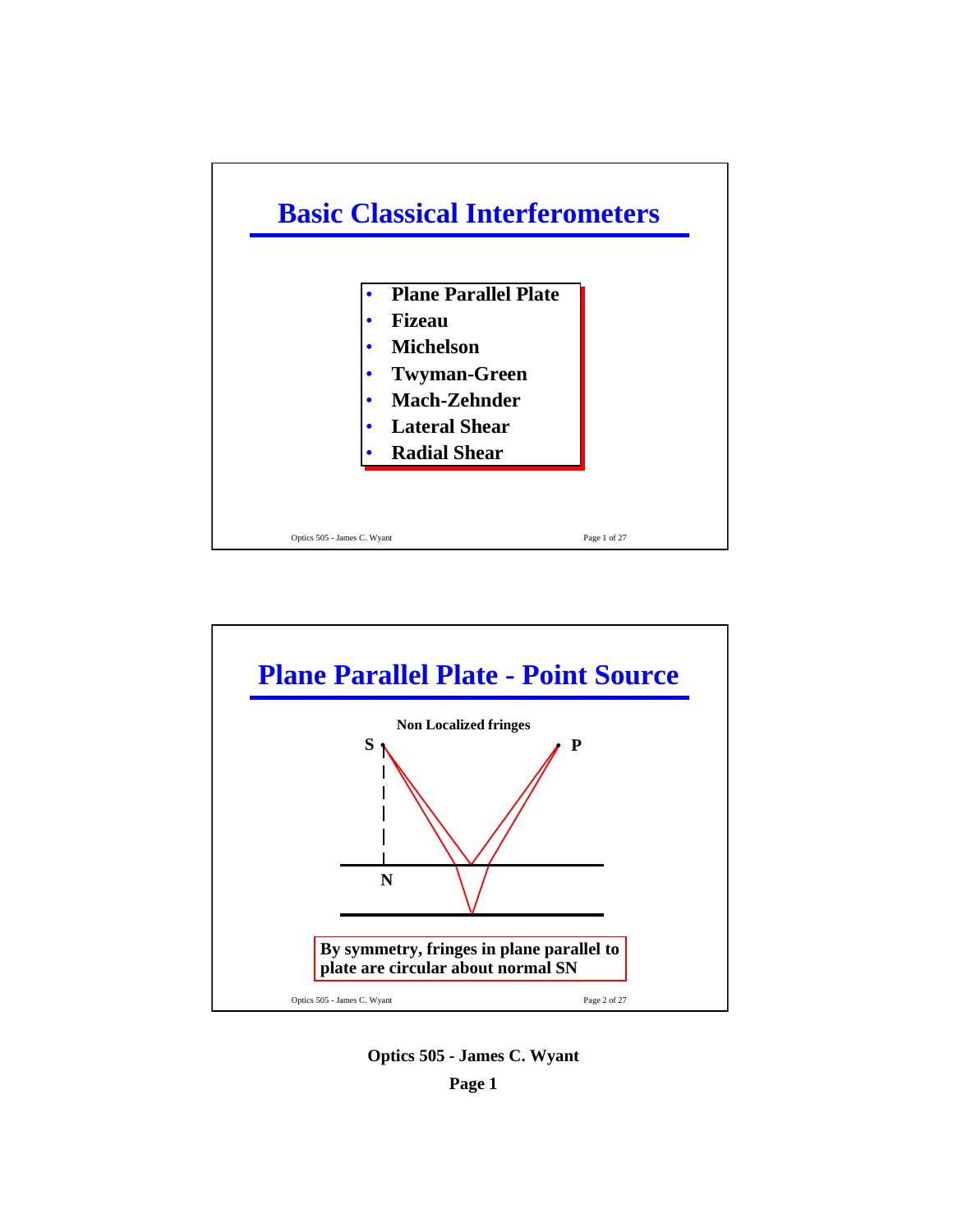



**Optics 505 - James C. Wyant Page 2**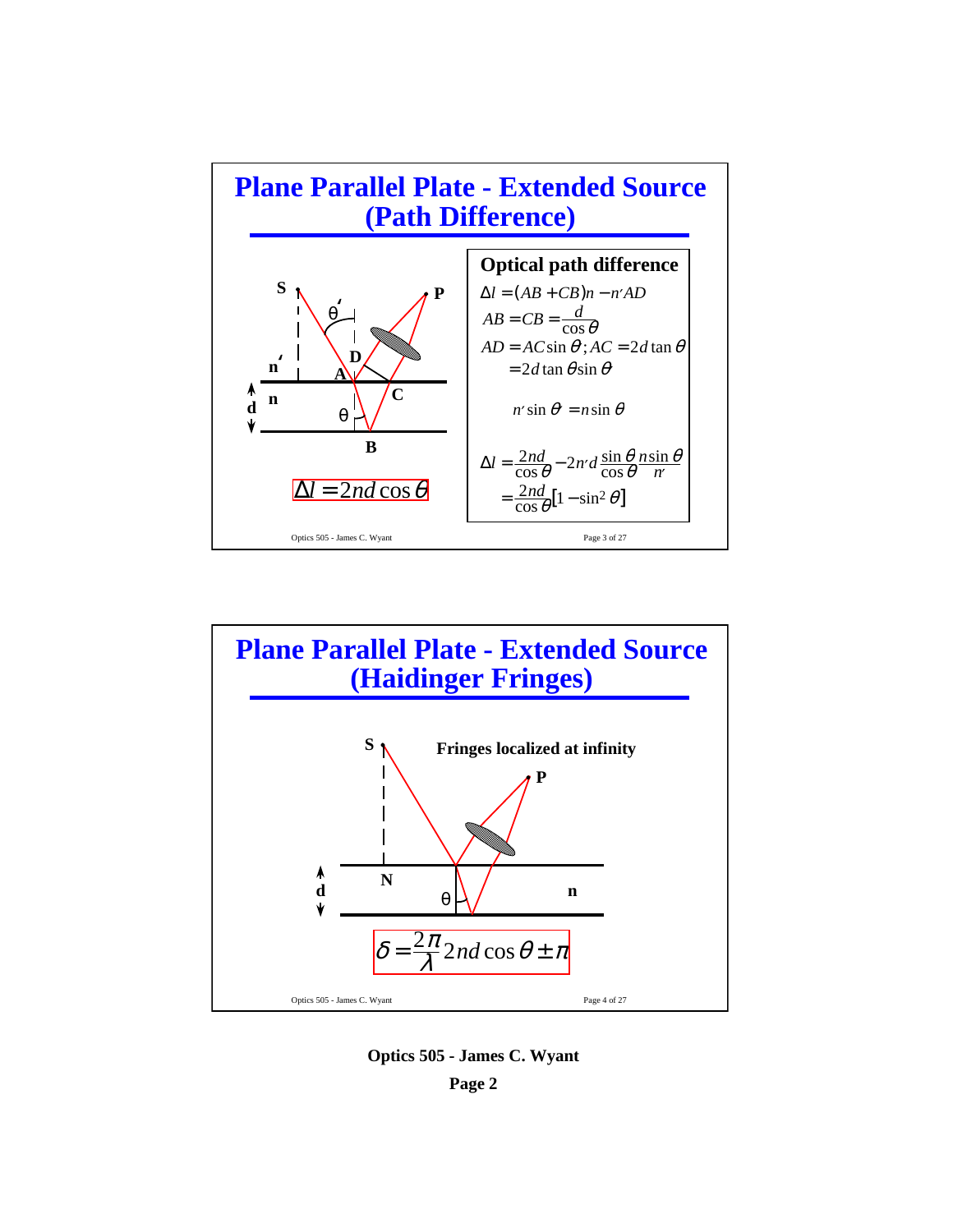



**Optics 505 - James C. Wyant Page 3**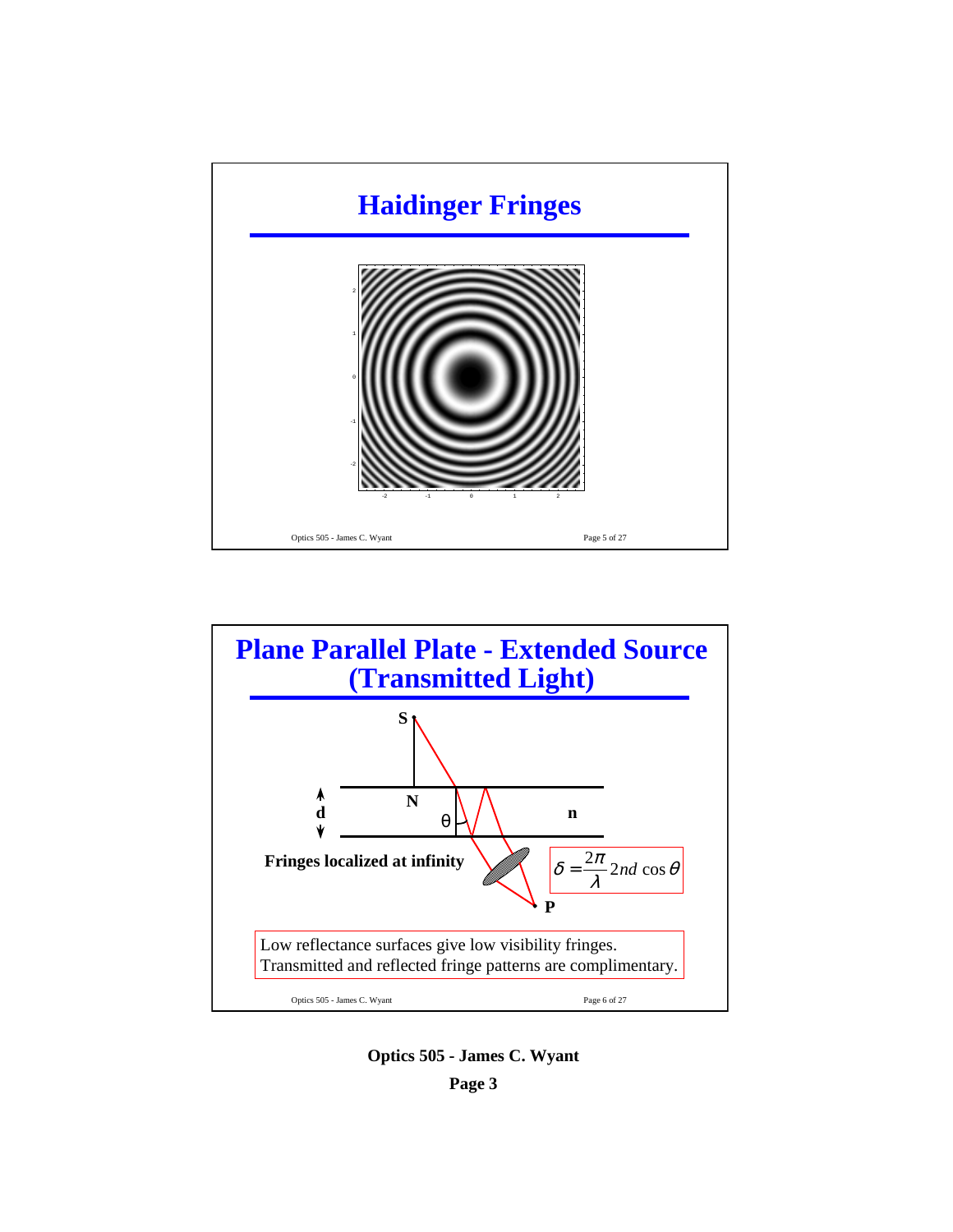



**Optics 505 - James C. Wyant Page 4**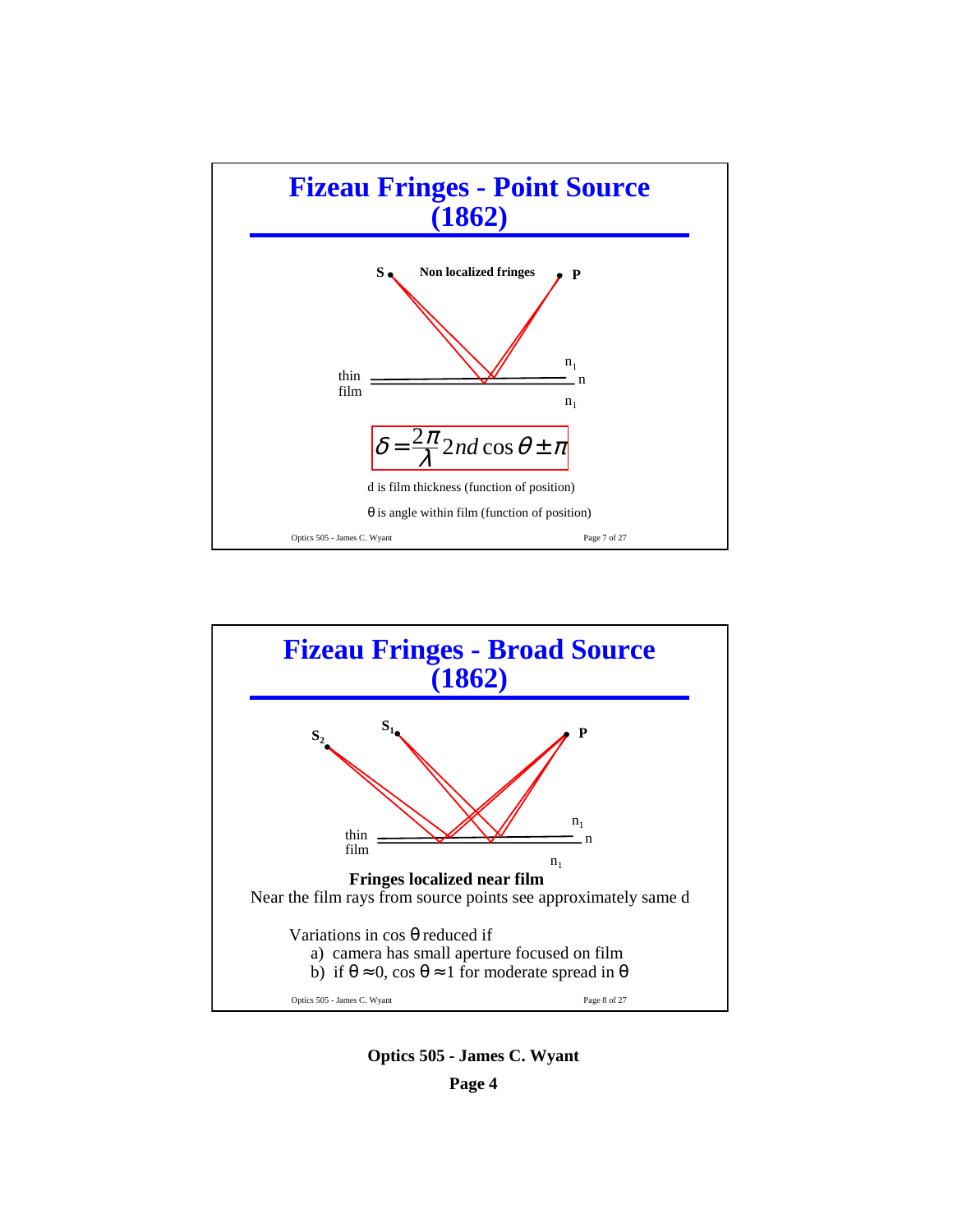



**Optics 505 - James C. Wyant Page 5**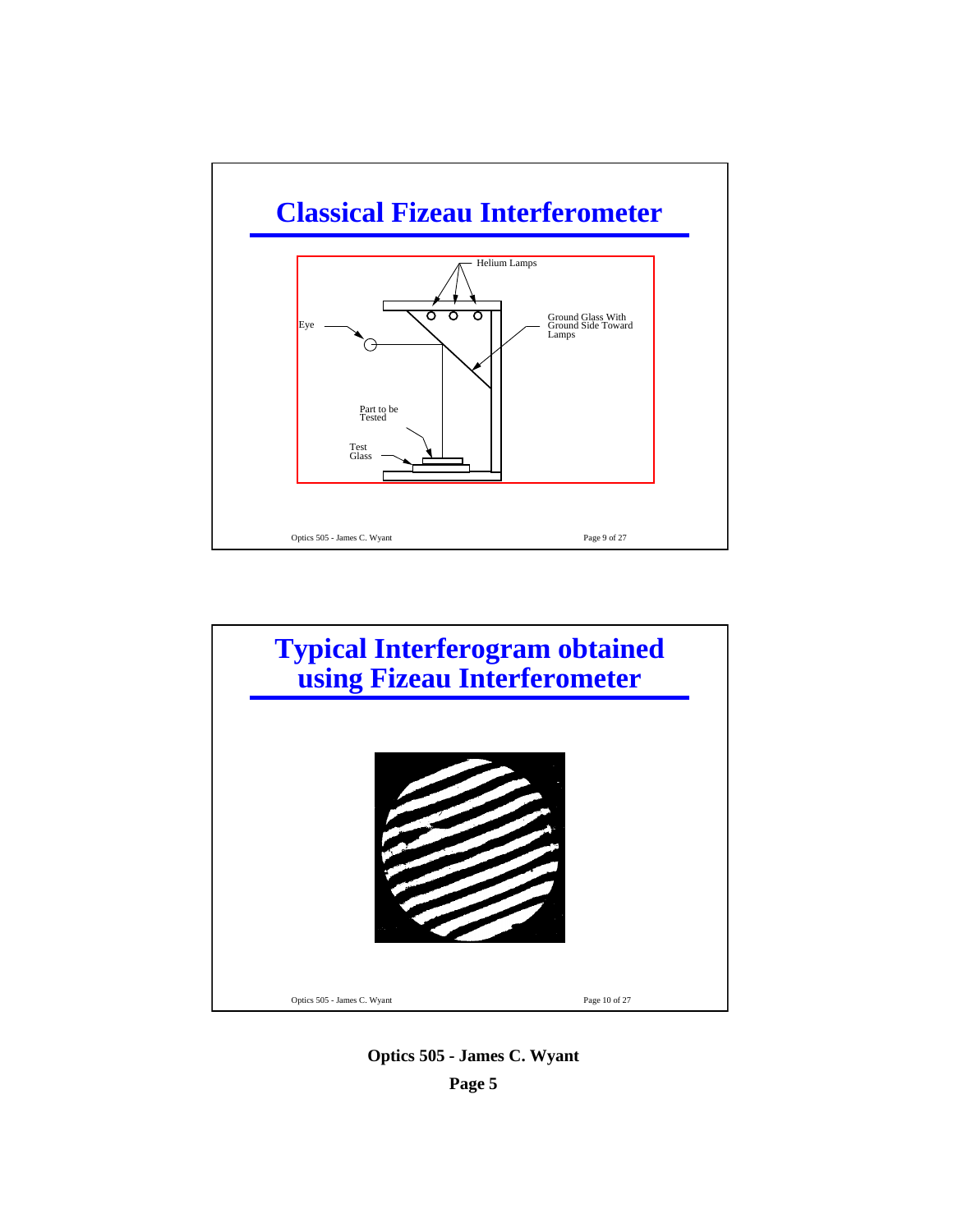



**Optics 505 - James C. Wyant**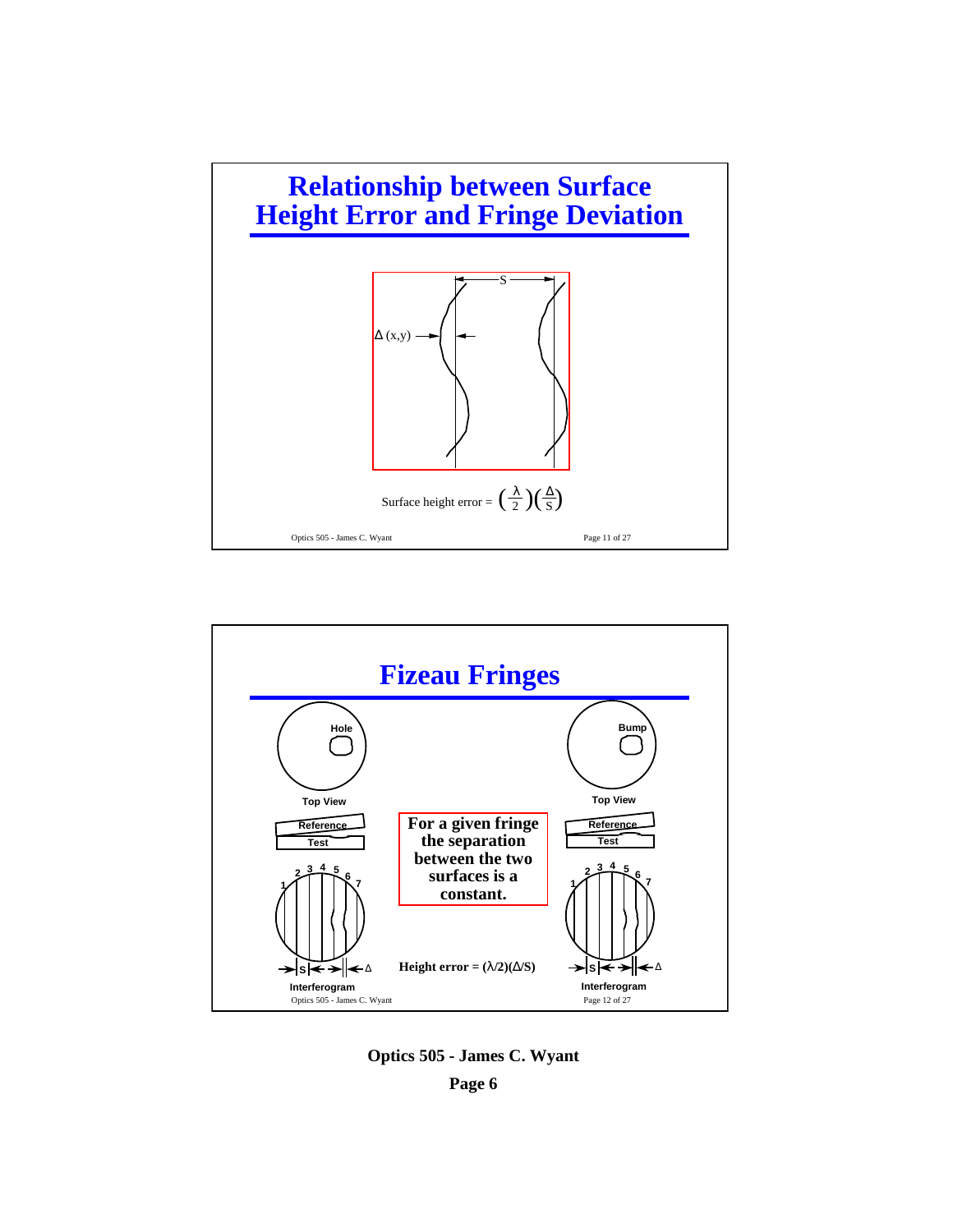



**Optics 505 - James C. Wyant**

**Page 7**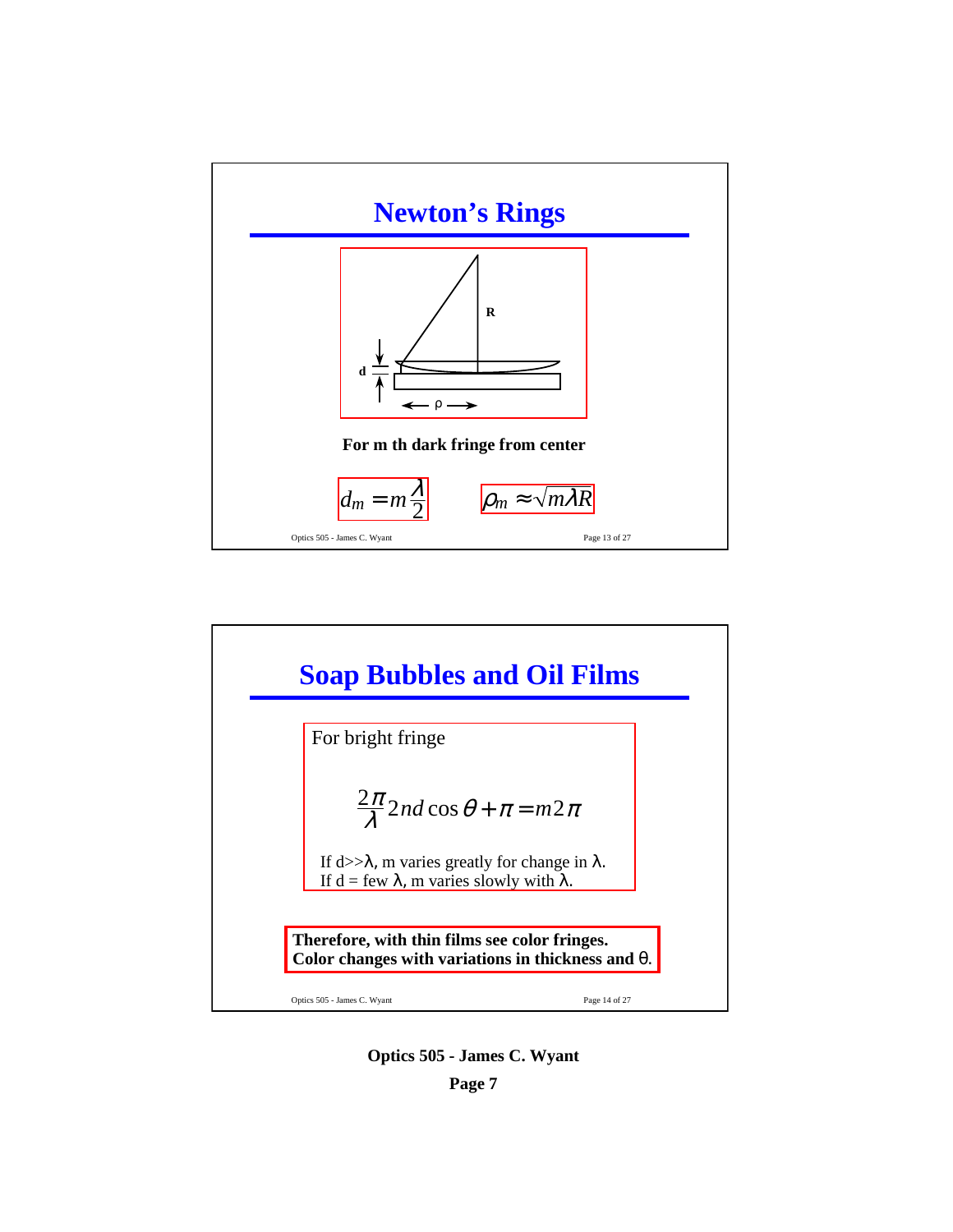



**Optics 505 - James C. Wyant Page 8**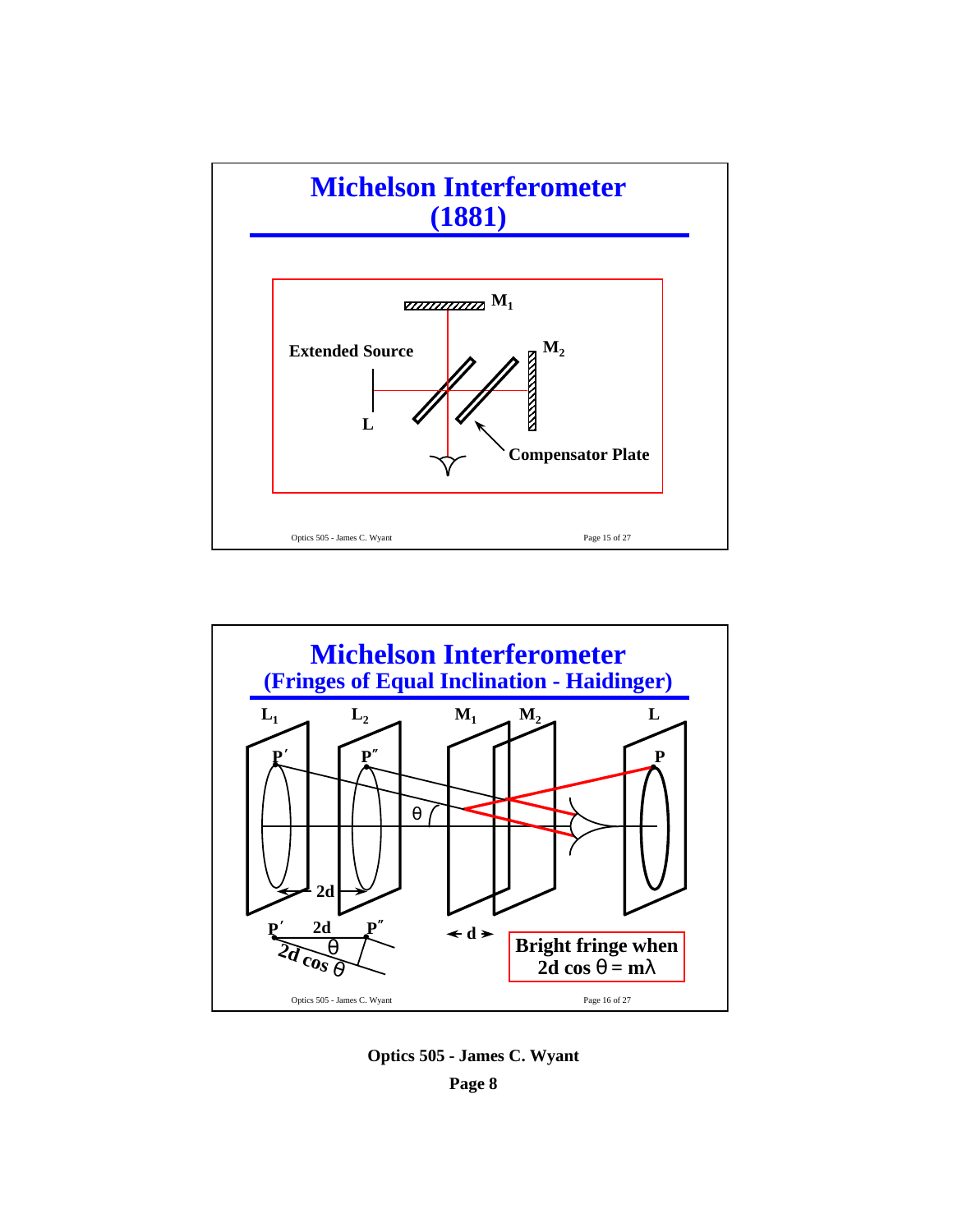



**Optics 505 - James C. Wyant Page 9**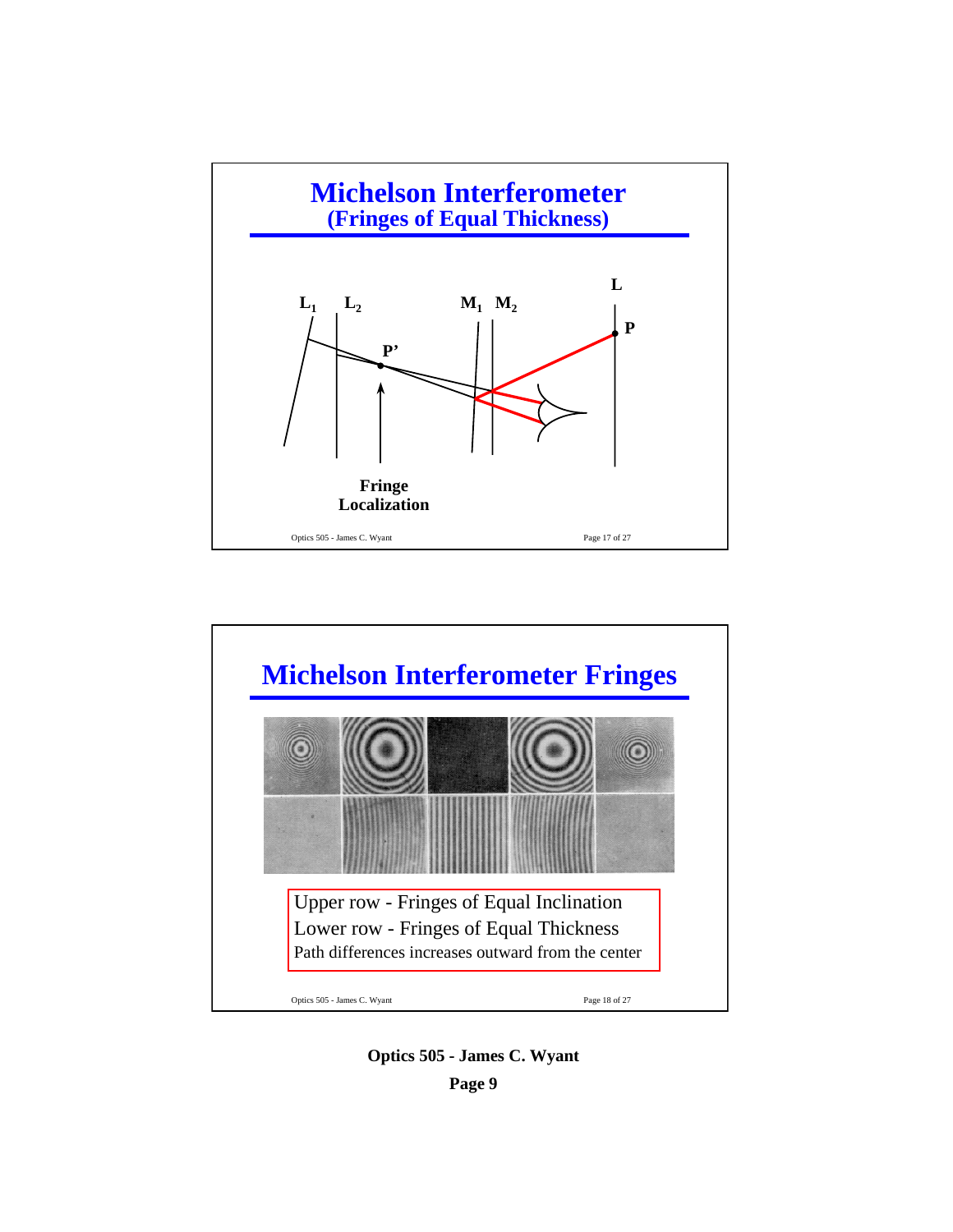



**Optics 505 - James C. Wyant Page 10**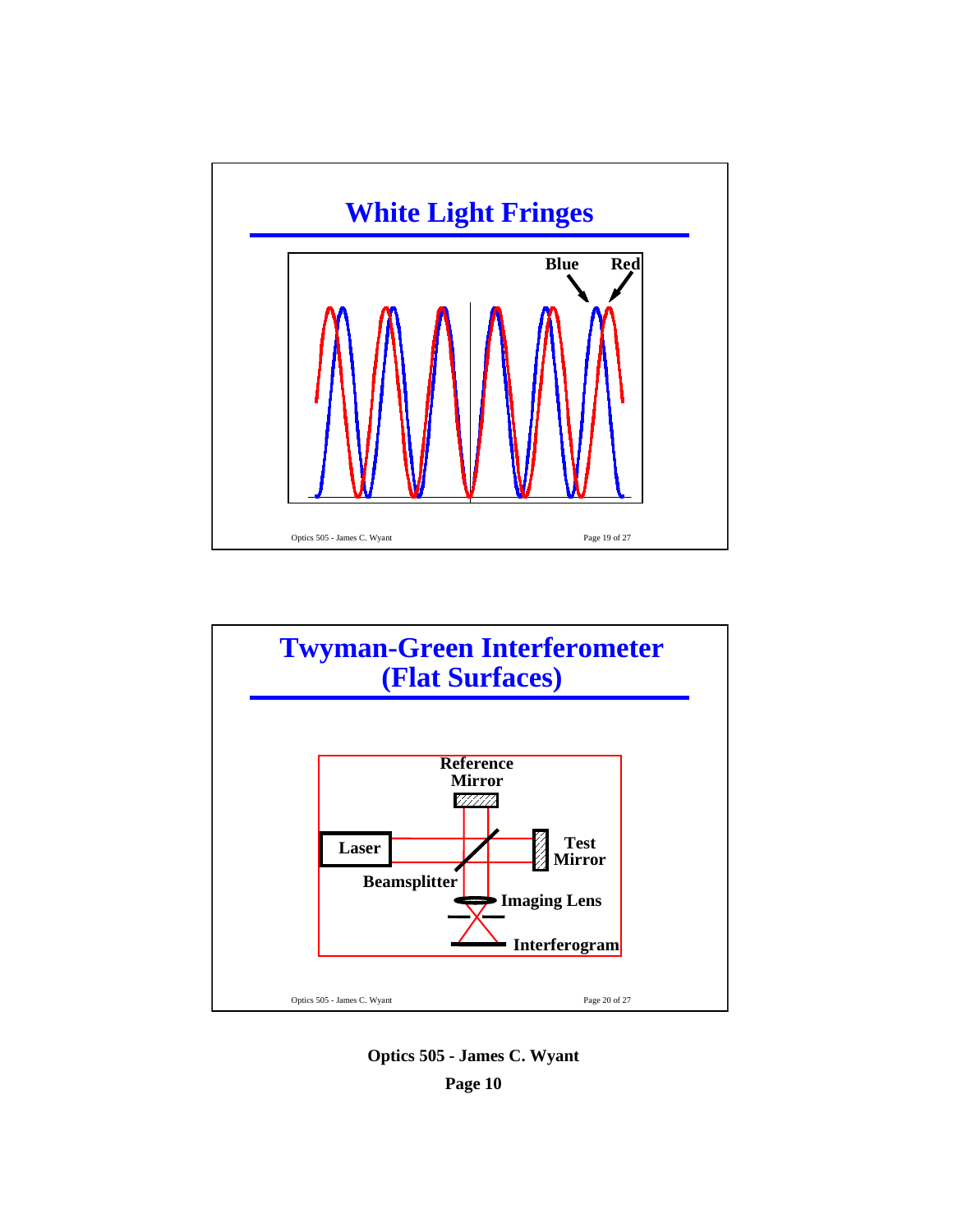



**Optics 505 - James C. Wyant Page 11**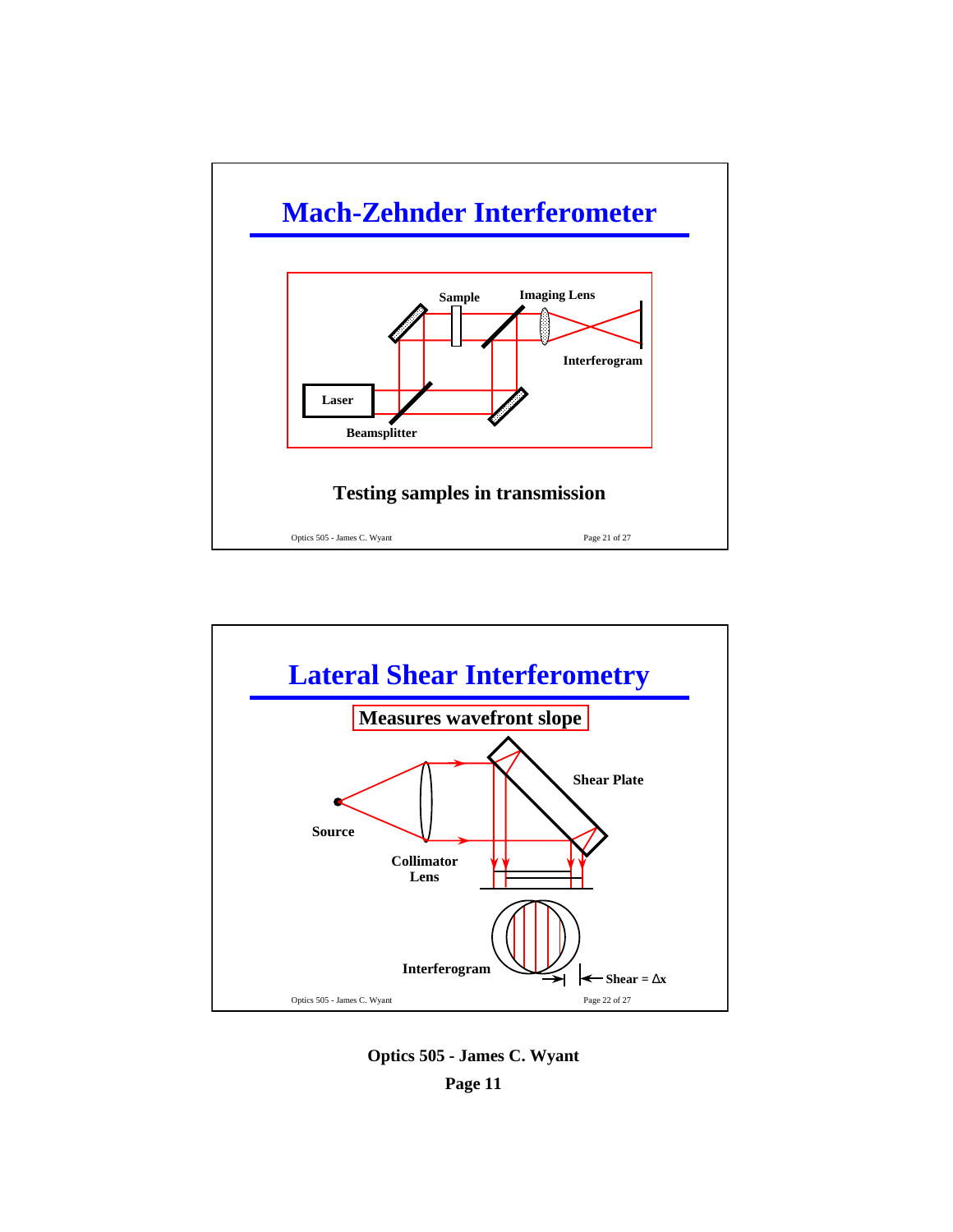



**Optics 505 - James C. Wyant Page 12**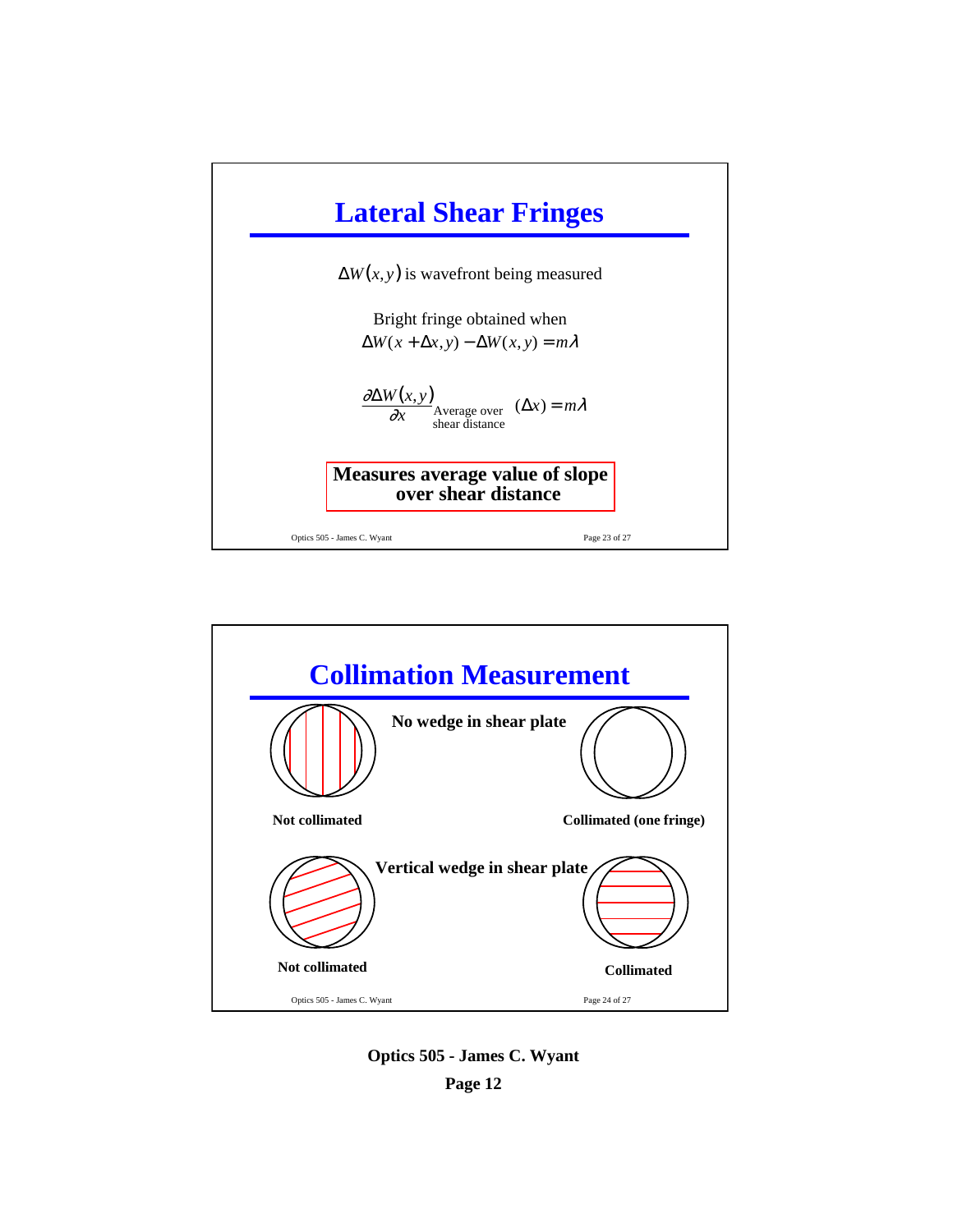

## **Analysis of Radial Shear Interferograms**

Optics 505 - James C. Wyant Page 26 of 27 Wavefront being measured  $\Delta W(\rho, \theta) = W_{020}\rho^2 + W_{040}\rho^4 + W_{131}\rho^3 \cos \theta + W_{222}\rho^2 \cos^2 \theta$ Expanded beam can be written  $\Delta W(R\rho,\theta) = W_{020}(R\rho)^2 + W_{040}(R\rho)^4 + W_{131}(R\rho)^3 \cos\theta$  $+W_{222}(R\rho)^2\cos^2\theta$ Hence, a bright fringe is obtained whenever  $\Delta W(\rho, \theta) - \Delta W(R\rho, \theta) = W_{020}\rho^2(1 - R^2) + W_{040}\rho^4(1 - R^4)$  $+W_{131}\rho^3(1-R^3)\cos\theta+W_{222}\rho^2(1-R^2)\cos^2\theta$ Same as Twyman-Green if divide each coefficient by  $(1 - R^n)$ 

> **Optics 505 - James C. Wyant Page 13**